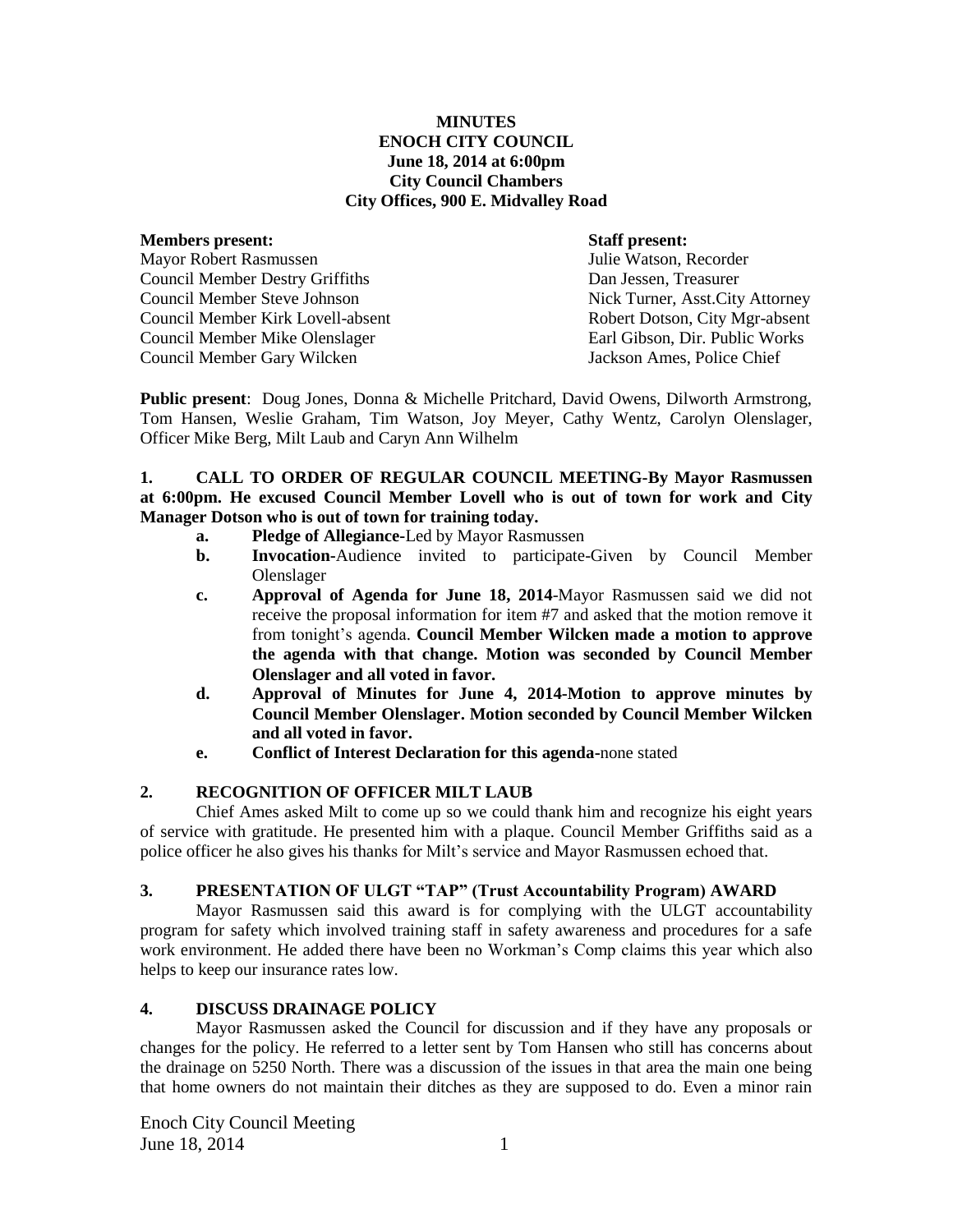storm can result in flooding when ditches are clogged with silt and vegetation. It is a constant battle every year. There was more discussion of what responsibility the City has and what homeowners are required to do. Most not being aware they are supposed to maintain their drainage.

Mayor Rasmussen asked Tim Watson, our City Engineer, what we can do to make this situation better and about costs to do anything. Tim said it would be best to schedule a time with Tom, Earl Gibson and City Manager Dotson to discuss it. Some things could be done for erosion control and perhaps installing rip rap. Mayor Rasmussen asked Earl what he thought. He said ever since we put the culvert down Veterans Memorial it has carried most of the storm water with no problem. Only two really big storms ran out of the culvert. There was more discussion of specific issues to this area and Mayor Rasmussen said Tim Watson needs to be involved for a more permanent solution and so we can determine costs. Tom asked that ditches be cleaned out for now and that would help. Mayor Rasmussen said it would be good to have a permanent solution. Council Member Olenslager said it all boils down to money and that is always the issue. Do we set aside funding for projects or wait until there is a big problem and then try to find money for a "fix"?

Assistant City Attorney Turner reminded the Council this discussion is about current policy that deals with non-emergency and emergency blockages. Any policy we have needs to be followed and in talking with City Manager Dotson and City Attorney Kuhlmann the reason for this discussion is to clarify or possibly change the policy so the City is able to enforce the policy requirements. We are talking about two different things with Tom's problem. According to current policy we can't allow culverts to be obstructed so in emergencies we can act with little or no notice. However we need to enforce non-emergency blockages so they don't become emergencies. The policy has to be administered evenly and not just focused on one area of town. Tom's letter spurred this discussion tonight because he thought the City has the responsibility to keep culverts clean. According to the current policy homeowners have the responsibility to keep drainage flows clear on their property.

Mayor Rasmussen asked the Council if they like the policy as is or do they want to change it. Assistant City Attorney Turner pointed out the way the policy is shown it has been taken out of order from different parts of the Code. Overall the policy is good and the City is able to abate issues when needed and there is an appeals process. There was a discussion of the current process to get a culvert permit to change any drainage with Earl approving the plan so changes do not negatively affect neighbors. Council Member Johnson brought up a few points of semantics where words could be changed for clarification. Assistant City Attorney Turner suggested the Council look at the policy to be sure it is not overbroad and then it can be put into context and order. Officer Mike Berg said the PD takes a lot of weed complaints and they try to mitigate that thru the nuisance ordinance. Earl said the way the ordinance reads is that the homeowner is responsible to the edge of the asphalt not just to the edge of the property line. The City has not been heavy handed in the past and that has caused some problems. If the City has to do abatement there could be costs to the owner.

Mayor Rasmussen asked again if the Council wants to fine tune the ordinance. There was more discussion of wording and that five (5) days is not an adequate time frame for an appeal to be made known. It was clarified this is in regard to a letter of intent to appeal which must be given to get it on the agenda and that could take more than five (5) days. If it is not an emergency situation we could propose 30 days to state intent to appeal. Earl said we often only become aware of problems when we have a storm. They usually allow 30 days to remedy a problem however a non-emergency can become an emergency quite fast. Assistant City Attorney Turner clarified saying we are talking about two different things here. One is the notice of intent to file an appeal and the other is the time for mitigation of a problem.

Enoch City Council Meeting June 18, 2014 2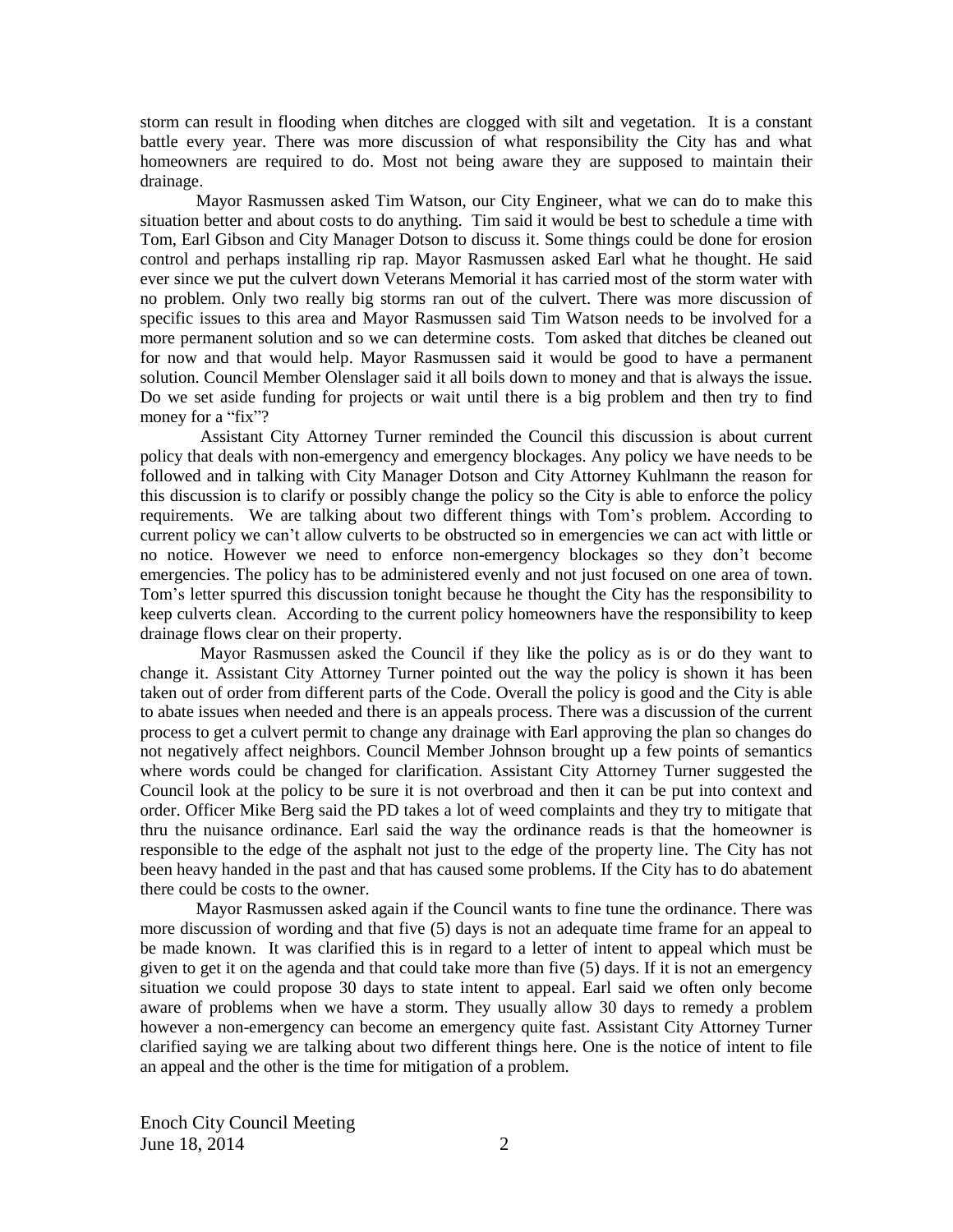Council Member Johnson said most problems have been here forever and he wonders why are getting heavy handed now. Assistant City Attorney Turner said this came up because there is a perceived threat to the drainage system which could negatively affect residents. If you are the cause then you are responsible for the costs if the City has to mitigate the problem for you. Council Member Johnson stated again most residents are not aware of their responsibility and the City would need to have a campaign in the newsletter and other social media to educate residents.

Tonight we are only discussing this and the policy will be reworked for some future agenda. Mayor Rasmussen asked again what changes the Council would like to see. There was more discussion of the wording and Council Member Johnson said it makes it look like flood irrigation is illegal which is not the case however you can't allow overflow onto other properties. Assistant City Attorney Turner said we are trying to make sure the Council is not liable. They just give direction to staff via the policy. There was more discussion of understanding the language. Assistant City Attorney Turner said it is almost impossible to draft it so all understand it the same way. We need to be concise but account for all the possibilities when drafting the policy so it makes sense. Council Member Olenslager said this has to do with enforcement and we don't want to be heavy handed but need to be fair. When it comes to manpower that is what we don't have enough of now. We could do more continuing education of property owner responsibility. Council Member Johnson said we should be good neighbors and talk to each other too.

Mayor Rasmussen recapped City Manager Dotson will rework the policy in a manner that is not heavy-handed but so we can get problems solved. The City will undertake an education process for residents. No action was taken.

### **5. PUBLIC HEARING ON 2013-2014 BUDGET**

Mayor Rasmussen asked for a motion to enter the public hearing.

**Council Member Johnson made a motion to enter the public hearing on the 2013- 2014 budget. Motion was seconded by Council Member Olenslager and all voted in favor.** Mayor Rasmussen invited comments from the public. There were no comments.

**Council Member Wilcken made a motion to end the public hearing. Motion was seconded by Council Member Johnson and all voted in favor.**

# **6. RESOLUTION NO. 2014-06-18 A RESOLUTION ADOPTING A REVISED BUDGET FOR THE FISCAL YEAR ENDING JUNE 30TH 2014**

Mayor Rasmussen asked for more discussion and Council Member Wilcken said he would like to have Dan hit the highlights for the public's information. Dan said there were no major changes. The direction he was given by the Council was to make "housekeeping" entries and to only make adjustments within departments. He was not to make any large changes without discussing them with the Council. We were over in revenue due to more building permits than we originally budgeted for which also affected impact fees. He detailed a few changes as follows:

- \$90,511 was capital projects funds not earmarked for any specific project moved to the savings general fund.
- The amount we have to pull from savings to balance the budget decreased by \$122,000 due to the capital projects adjustments and the fact that other revenues went up.
- We also adjusted salaries and wages between departments because the intended allocations weren't made at the beginning of the year. The auditors concurred it was good to make this correction. No actual payroll changes were made by the changes in this budget process.
- Adjustments were made to the "Benefits- Chief" line item because other offices benefits erroneously were coded to this line. In the past we have shown the Chief's salary and benefits separate from the other PD officers and that is not

Enoch City Council Meeting June 18, 2014 3